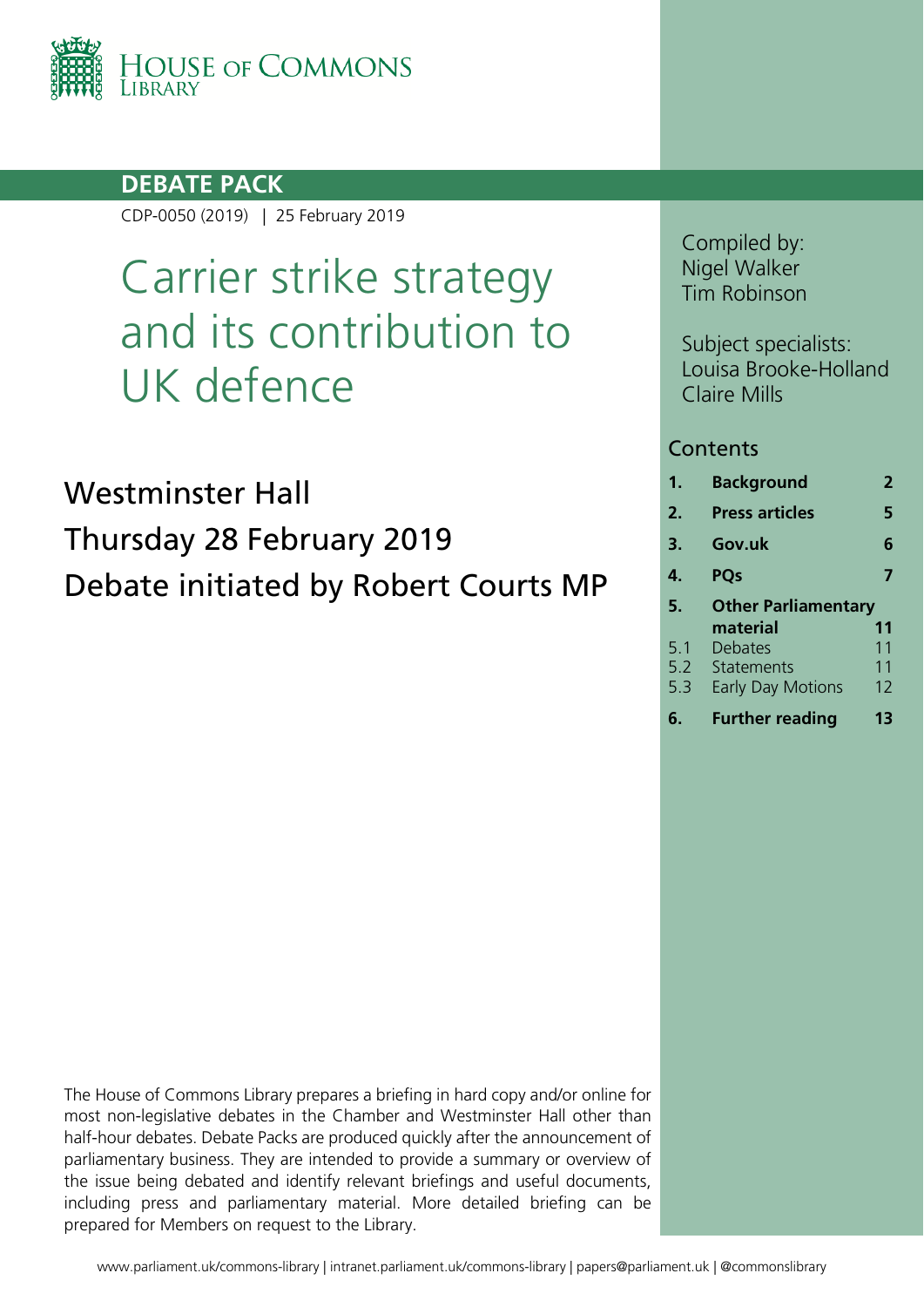## <span id="page-1-0"></span>1. Background

Carrier strike is "the ability to use fixed-wing aircraft from a maritime base to project military power from the sea".<sup>[1](#page-1-1)</sup>

This debate is about the UK's two new Queen Elizabeth-class aircraft carriers and Lightning aircraft which, together with the Crowsnest airborne radar system fitted to Merlin helicopters, will form the UK's future carrier strike capability. HMS Queen Elizabeth's first operational deployment will be in 2021.

The UK has been without a carrier strike capability since 2010, following the decision in the Strategic Defence and Security Review to retire the Harrier aircraft that operated from the Invincible-class carriers.<sup>[2](#page-1-2)</sup>

### **Cost and time into service**

Delivering a Carrier Strike capability is expected to cost £14 billion up to 2021. In 2018 the MOD stated its expectation that the aircraft carriers will be delivered within their re-baselined cost of £6.212 billion.<sup>[3](#page-1-3)</sup> In early 2019 the MOD estimated the unit price for an F-35B at \$115.5 million, compared to \$161 million for the aircraft that were delivered in 2012.[4](#page-1-4)

Defence Minister Earl Howe said the MOD expects to declare initial operating capability for carrier strike - consisting of one squadron with 12 aircraft and 18 pilots – in December 2020. Full operating capability, consisting of two squadrons, will be achieved in 2023.<sup>[5](#page-1-5)</sup>

HMS Prince of Wales is expected to start sea trials in late 2019.<sup>[6](#page-1-6)</sup>

### **First deployment to the Pacific**

The Defence Secretary announced the first operational mission of HMS Queen Elizabeth will include the Mediterranean, the Middle East and the Pacific region, in a speech on 11 February 2019.<sup>[7](#page-1-7)</sup>

The announcement "scuppered" a planned trip to China by the Chancellor, media later reported, because of China's unhappiness with the proposed deployment, prompting discord between the Treasury and the MOD.<sup>[8](#page-1-8)</sup> Armed Forces Minister Mark Lancaster said in a written answer "the deployment will include the Pacific region although exact locations and dates for this deployment are yet to be confirmed".<sup>[9](#page-1-9)</sup>

[Joint Doctrine Publication 0-10 UK Maritime Power,](https://assets.publishing.service.gov.uk/government/uploads/system/uploads/attachment_data/file/662000/doctrine_uk_maritime_power_jdp_0_10.pdf) fifth edition, October 2017

<span id="page-1-2"></span><span id="page-1-1"></span><sup>&</sup>lt;sup>2</sup> Securing Britain in an Age of Uncertainty: The Strategic Defence and Security

[Review,](https://assets.publishing.service.gov.uk/government/uploads/system/uploads/attachment_data/file/62482/strategic-defence-security-review.pdf) Cm 7948. HMS Ark Royal was decommissioned in 2011; HMS Illustrious continued to serve as a helicopter carrier until she was decommissioned in 2014.

Public Accounts Committee, <u>Delivering Carrier Strike</u>, HC394, January 2018<br><sup>4</sup> [HL Deb 8 January 2019 c2115](https://hansard.parliament.uk/Lords/2019-01-08/debates/56270BE6-4208-433D-B422-F838CCC496EC/RAFOperationalConversionUnit#contribution-FB193330-FF87-43E4-B2DC-959BD5B52D1F)<br>5 HL Deb 8 January 2019 c2115

<span id="page-1-9"></span><span id="page-1-8"></span><span id="page-1-7"></span><span id="page-1-6"></span><span id="page-1-5"></span><span id="page-1-4"></span><span id="page-1-3"></span> $\frac{4}{5}$  [HL Deb 8 January 2019 c2115](https://hansard.parliament.uk/Lords/2019-01-08/debates/56270BE6-4208-433D-B422-F838CCC496EC/RAFOperationalConversionUnit#contribution-84E43113-3E1B-4EFC-84D5-33046B10F929)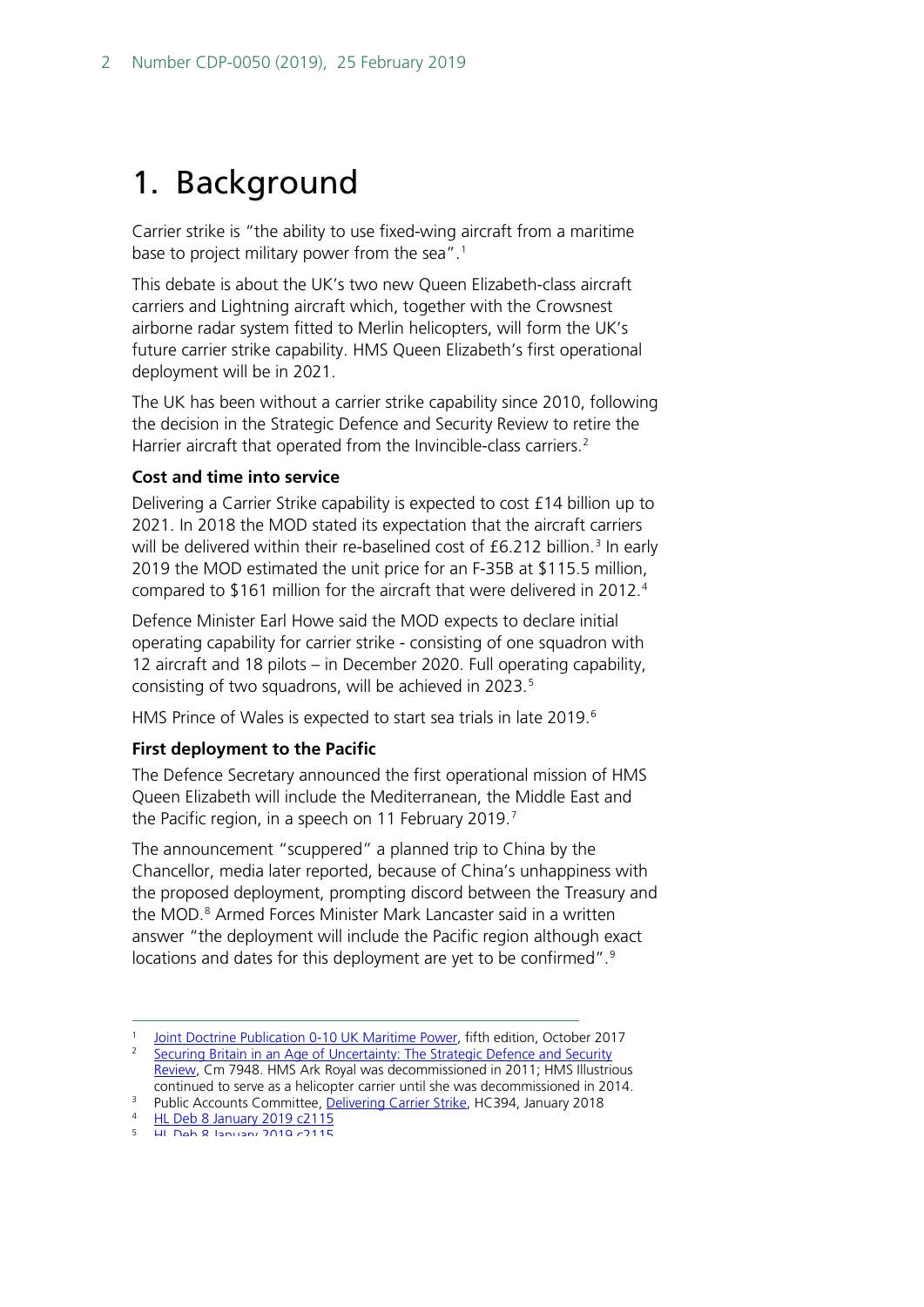### **American F-35s onboard**

The Defence Secretary confirmed US Marine Corps F-35 aircraft will be embedded in the carrier's air wing for her first deployment. <sup>[10](#page-2-0)</sup> The US Marine Corps is the only US Service to operate the same variation of F-35 as the UK (the US Navy will fly the carrier variant). The UK has worked closely alongside the Marine Corps in the F-35 Integrated Test Force (ITF) and Marine Corps pilots and aircraft were involved in flight trials in summer 2018.[11](#page-2-1)

While the number of aircraft deployed will depend on the deployment, the MOD has said the minimum number to be deployed will be one squadron – 12 aircraft. Two squadrons are required to declare full operating capability in 2023. The Carrier can have up to 36 aircraft embarked.<sup>[12](#page-2-2)</sup>

### **The Carrier Strike Group**

An aircraft carrier will not deploy alone. A Carrier Strike Group might be expected, depending on the tasking, to include a destroyer (to provide air defence to the group), an anti-submarine warfare frigate, an attack submarine and auxiliary vessels.<sup>[13](#page-2-3)</sup> The MOD has so far refused to be drawn on exactly which vessels will deploy with HMS Queen Elizabeth as part of the Carrier Strike Group,<sup>[14](#page-2-4)</sup> although it is understood that a Dutch warship will form part of the CSG on its first operational deployment.<sup>[15](#page-2-5)</sup> The group may also include other vessels from Allies – Royal Navy warships have joined French and US carrier groups operating in the Mediterranean and the Gulf in recent years.<sup>[16](#page-2-6)</sup> A Type 45 will also escort Charles de Gaulle on her next deployment in March 2019.[17](#page-2-7)

### **Support facilities overseas**

In April 2018 the Royal Navy opened a Naval Support Facility in Bahrain, the first permanent overseas Royal Navy facility operating 'east of Suez' in nearly 50 years. It will allow the Royal Navy to provide better support to its vessels operating in the region, which will include the new Queen Elizabeth class aircraft carriers.

In 2016 the UK also concluded an agreement with Oman to establish a permanent Joint Logistics Support Base, including dry dock capability, at the port of Duqm on the Arabian Sea. The facility opened in October 2018 and provides the UK with a strategically important and permanent

<span id="page-2-0"></span><sup>&</sup>lt;sup>10</sup> ["Defence in Global Britain speech"](file://mweb010/Enquiries/IADS%20-%20International%20Affairs%20and%20Defence/2019/02Feb/will%20include%20the%20Mediterranean,%20the%20Middle%20East%20and%20the%20Pacific%20region.), Ministry of Defence, 11 February 2019. Defence Secretary Michael Fallon first announced plans to embark US F-35s in September 2016 ["Joint press conference by Secretary Carter and Secretary Michael Fallon"](https://dod.defense.gov/News/Transcripts/Transcript-View/Article/937142/joint-press-conference-by-secretary-carter-and-secretary-michael-fallon/), 7 September 2016.

<span id="page-2-1"></span><sup>&</sup>lt;sup>11</sup> ["F-35B finishes initial testing aboard HMS Queen Elizabeth"](https://www.navy.mil/submit/display.asp?story_id=107504), US Navy press office, 19 October 2018

<span id="page-2-2"></span><sup>12</sup> [HL Deb 8 January 2019 c2113](https://hansard.parliament.uk/Lords/2019-01-08/debates/56270BE6-4208-433D-B422-F838CCC496EC/RAFOperationalConversionUnit#contribution-A191AAF3-9EE2-4145-9D93-518B9062C12C)

<span id="page-2-3"></span><sup>&</sup>lt;sup>13</sup> The Director of Carrier Strike, Rear Admiral Graeme Mackay, described a sovereign carrier strike group as including two destroyers, two ASW frigates, a submarine and associated elements to the Public Accounts Committee in oral evidence on 11 October 2017. Note the use of the word sovereign – interoperability means naval vessels from Allies may form a carrier strike group. HMS Defender provided air defence for the French aircraft carrier Charles de Gaulle in late 2015

<span id="page-2-4"></span><sup>&</sup>lt;sup>14</sup> PO221532, 19 February 2019<br><sup>15</sup> Forces Network, 24 October 2018

<span id="page-2-6"></span><span id="page-2-5"></span><sup>&</sup>lt;sup>16</sup> ['Defender refuels for counter-Daesh operations',](https://www.royalnavy.mod.uk/news-and-latest-activity/news/2016/january/21/160121-defender-refuels-in-the-gulf) Royal Navy, 21 January 2016

<span id="page-2-7"></span><sup>17</sup> [PQ212337,](http://www.parliament.uk/written-questions-answers-statements/written-question/commons/2019-01-24/212337) 29 January 2019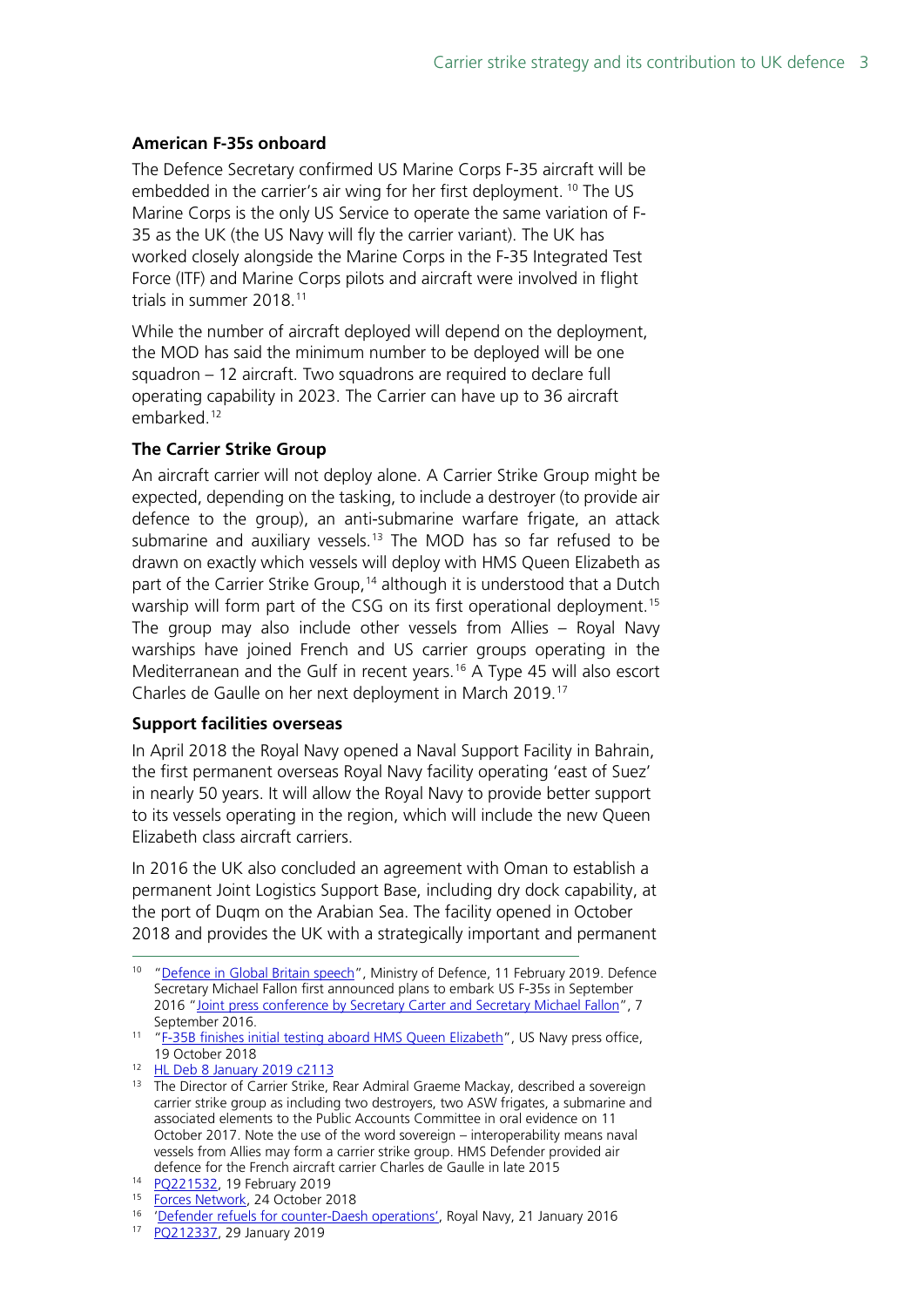base east of Suez, but outside of the Gulf. According to the MOD "From Duqm, HMS Queen Elizabeth will be able to project influence across an important region. She will fulfil multiple roles from providing air power anywhere at any time, to supporting allies or delivering humanitarian aid and the port itself provides Britain with a hub from which to tackle issues such as the fight against Daesh".<sup>[18](#page-3-0)</sup>

### **Lightning ready to fly from land**

In January 2019 the Defence Secretary declared the UK's first Lightning aircraft 'ready for operations'. This is from land – the aircraft are based at RAF Marham.<sup>[19](#page-3-1)</sup> The UK has taken delivery of 17 aircraft so far and committed to 48 aircraft out of an expected future total of 138 aircraft.

Defence Minister Earl Howe confirmed the first tranche of 48 aircraft will be the F-35B, the short take-off and vertical landing variant capable of flying from the Queen Elizabeth-class carriers but refused to be drawn on subsequent tranches.<sup>[20](#page-3-2)</sup> There has been speculation that future tranches may include the F-35A variant, which cannot fly from the Carriers.<sup>[21](#page-3-3)</sup>

<span id="page-3-1"></span><span id="page-3-0"></span><sup>&</sup>lt;sup>18</sup> MOD press release, August 2017<br><sup>19</sup> ["Defence Secretary sets sights on next century of British air power"](https://www.gov.uk/government/news/defence-secretary-sets-sights-on-next-century-of-british-air-power), Ministry of Defence, 10 January 2019

<span id="page-3-2"></span><sup>20</sup> [HL Deb 8 January 2019 c2113](https://hansard.parliament.uk/Lords/2019-01-08/debates/56270BE6-4208-433D-B422-F838CCC496EC/RAFOperationalConversionUnit#contribution-A191AAF3-9EE2-4145-9D93-518B9062C12C)

<span id="page-3-3"></span><sup>&</sup>lt;sup>21</sup> "UK to decide Lightning variant at SDSR, to deploy STOVL F-35B 'off-strip', Jane's Defence Weekly, 14 November 2018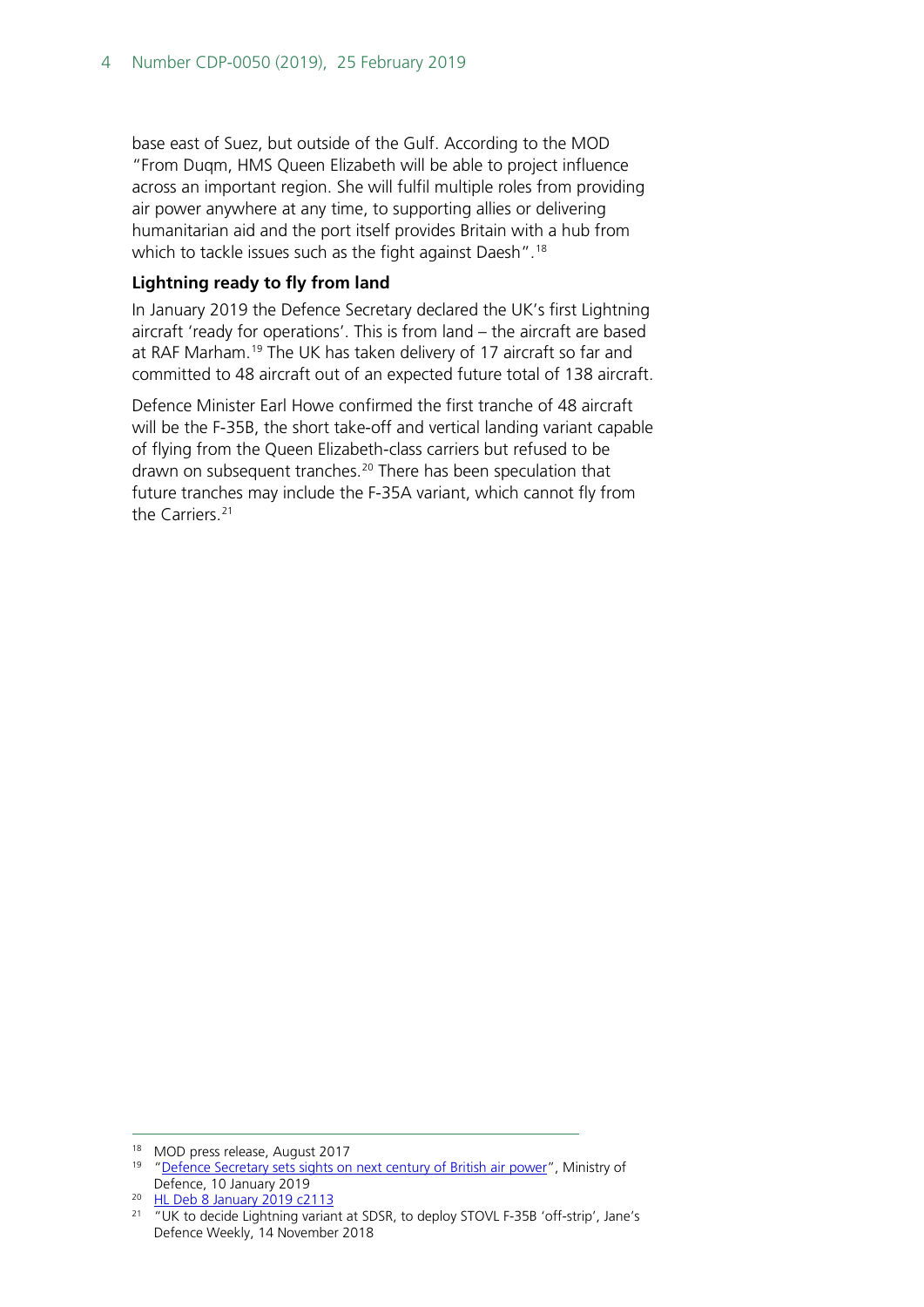## <span id="page-4-0"></span>2. Press articles

The following is a selection of press and media articles relevant to this debate.

Please note: the Library is not responsible for either the views or accuracy of external content.

### **[Hammond slams Defence Secretary for 'entirely premature'](https://www.dailymail.co.uk/news/article-6729279/Hammond-slams-Defence-Secretary-entirely-premature-carrier-threat.html)  [threat to send HMS Queen Elizabeth to the Pacific that angered](https://www.dailymail.co.uk/news/article-6729279/Hammond-slams-Defence-Secretary-entirely-premature-carrier-threat.html)  [China](https://www.dailymail.co.uk/news/article-6729279/Hammond-slams-Defence-Secretary-entirely-premature-carrier-threat.html)** Mail Online Tim Sculthorpe 21 February 2019

### **[UK Secures Naval Base in Oman](https://www.maritime-executive.com/article/uk-secures-naval-base-in-oman)**

The Maritime Executive 21 February 2019

### **[HMS Prince of Wales May Be Ready For Sea Trials In 12 Months](https://www.forces.net/news/hms-prince-wales-may-be-ready-sea-trails-12-months)**

Forces Network 7th November 2018

### **[Ministry of Defence grounds fleet of 16 F-35 fighter jets](https://www.theguardian.com/uk-news/2018/oct/11/ministry-of-defence-grounds-fleet-of-16-new-f-35-fighter-jets)**

The guardian Peter Walker 11 October 2018

### **[Britain regains carrier strike capability as F-35 stealth jets touch](https://www.telegraph.co.uk/news/2018/09/28/britain-regains-carrier-strike-capability-f-35-stealth-jets/)  [down on HMS Queen Elizabeth](https://www.telegraph.co.uk/news/2018/09/28/britain-regains-carrier-strike-capability-f-35-stealth-jets/)**

Daily Telegraph Dominic Nicholls 28 September 2018

### **[The biggest warship in British history just met the F-35 for the](https://www.businessinsider.com/us-f-35s-land-on-british-hms-queen-elizabeth-aircraft-carrier-2018-9?r=US&IR=T)**

**[first time](https://www.businessinsider.com/us-f-35s-land-on-british-hms-queen-elizabeth-aircraft-carrier-2018-9?r=US&IR=T)** Business Insider Christopher Woody 28 September 2018

### **[Royal Navy Unveils First In New Fleet Of Carrier Helicopters](https://www.forces.net/news/royal-navy-unveils-first-new-fleet-carrier-helicopters)**

Forces Network Rebecca Ricks 25 May 2018

### **[£269m deal signed for Crowsnest airborne early warning and](https://ukdefencejournal.org.uk/269m-deal-signed-crowsnest-airborne-early-warning-control-system/)**

**[control system](https://ukdefencejournal.org.uk/269m-deal-signed-crowsnest-airborne-early-warning-control-system/)** UK Defence Journal George Allison 16 January 2017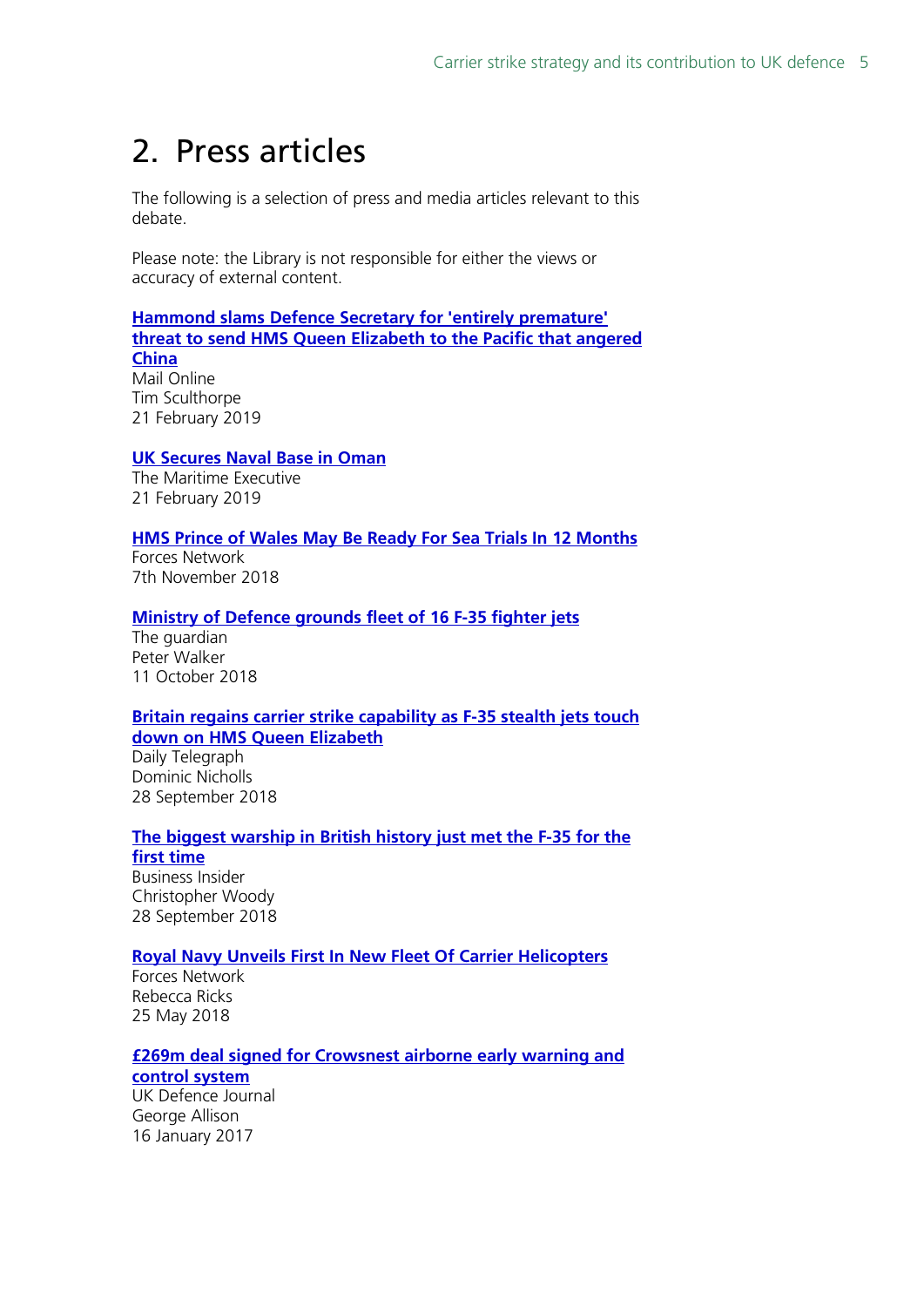## <span id="page-5-0"></span>3. Gov.uk

**[Fighter jets join forces with British aircraft carrier to make history](https://www.gov.uk/government/news/fighter-jets-join-forces-with-british-aircraft-carrier-to-make-history)** Ministry of Defence 28 September 2018

Royal Navy Commander Nathan Gray and RAF Squadron Leader Andy Edgell were the first pilots to land their stealth F-35 Lightning fighter jets on board the carrier, demonstrating the formidable force HMS Queen Elizabeth and her fleet of jets will be.

The first landings and take-offs from HMS Queen Elizabeth are the culmination of a national endeavour lasting more than a decade to bring an aircraft carrier back to the UK's arsenal. Able to embark up to 36 of the supersonic jets, the carrier provides the Royal Navy with a capability possessed by few others.

Defence Secretary Gavin Williamson said:

"The largest warship in British history is joining forces with the most advanced fighter jets on the planet. This marks a rebirth of our power to strike decisively from the seas anywhere in the world.

The historic first landing on the deck of HMS Queen Elizabeth is a monumental moment in our country's proud military history. It is also a statement of Britain's determination to promote peace and prevent war."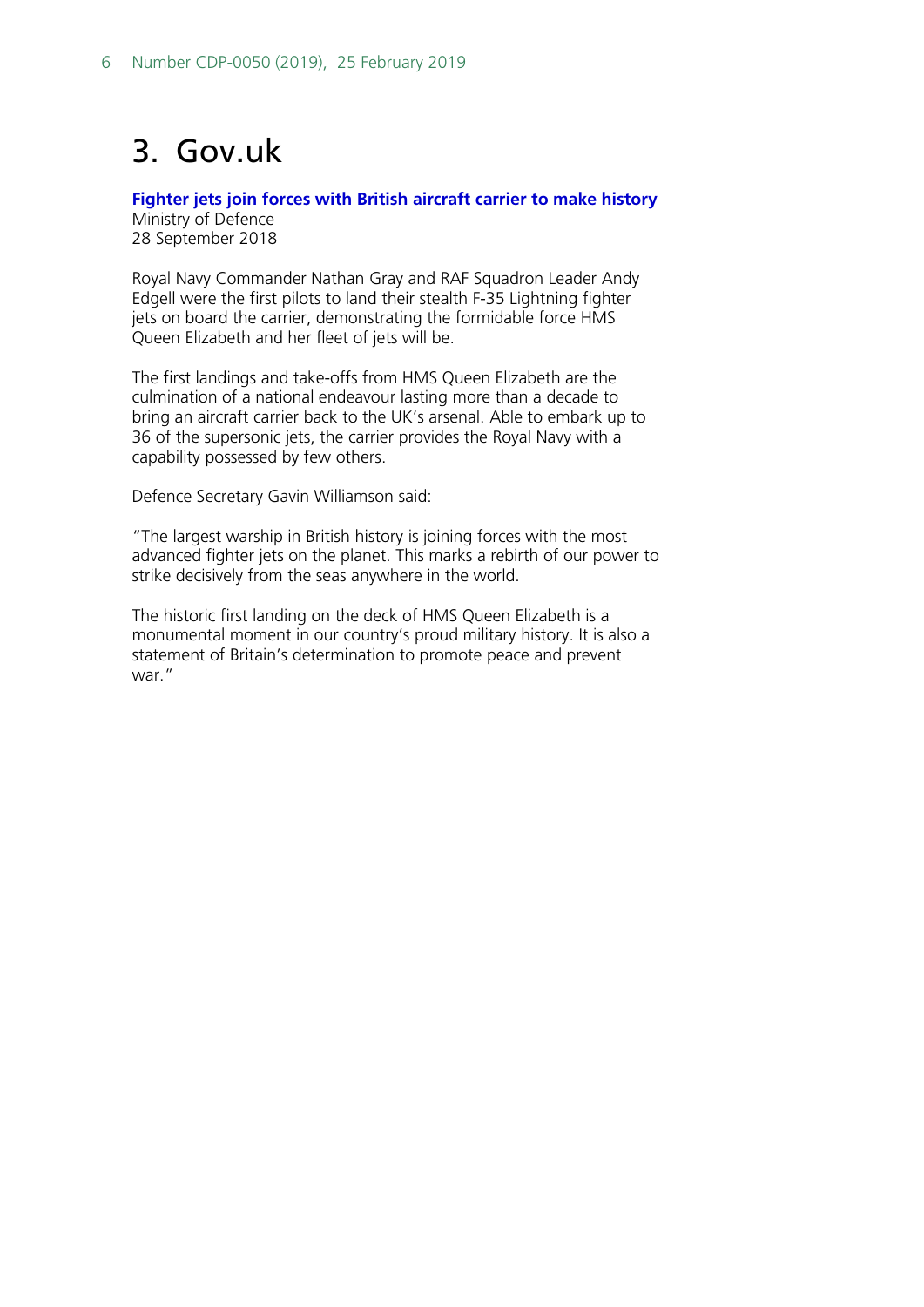## <span id="page-6-0"></span>4. PQs

**[Navy: Far East](http://www.parliament.uk/written-questions-answers-statements/written-question/commons/2019-02-14/221532) 19 Feb 2019 | 221532**

### **Asked by: Sir Nicholas Soames**

To ask the Secretary of State for Defence, when he plans to be able to deploy a fully manned Carrier Strike Group to the Far East.

### **Answering member: Mark Lancaster | Department: Ministry of Defence**

HMS Queen Elizabeth's first operational deployment will be in 2021.

As announced by the Secretary of State, the deployment will include the Pacific region although exact locations and dates for this deployment are yet to be confirmed.

The precise number and mix of vessels, and therefore the number of personnel, would depend on the operational circumstances at the time.

The Carrier Strike capability will continue to be developed with a planned transition to a full operating capability by the end of 2023.

### **[Topical Questions](https://hansard.parliament.uk/pa/cm201719/cmhansrd/cm190218/debtext/190218-0001.htm#AD1CC5EF-66D7-4102-AC40-4EB6333EA6CA) 18 Feb 2019 | 654 c1190**

#### **Asked by: Anne-Marie Trevelyan**

Will the Secretary of State update the House on how the carrier strike strategy is coming along in terms of the relationship on building it together with other Departments?

### **Answered by: Gavin Williamson | Department: Defence**

As I am sure my hon. Friend is aware, when we make major announcements, including on the delivery of carrier strike, they are shared across the Government. The deployment of the Queen Elizabeth and the carrier group to the Mediterranean, the middle east and the Pacific is an important sign that Britain is a global nation and a nation that wishes to play its role in upholding our interests and, of course, our values. As we have invested so much in our global carrier forces, it is important that we put them to sea and demonstrate Britain's global presence, our involvement and our ability to act when required.

### **[Navy](http://www.parliament.uk/written-questions-answers-statements/written-question/commons/2018-12-19/203804) 07 Jan 2019 | 203804**

#### **Asked by: Kevan Jones**

To ask the Secretary of State for Defence, with reference to the Oral Statement of 18 December 2018, Official Report, column 657, on Modernising Defence Programme, if he will publish the details of the increase in the mass of the Royal Navy.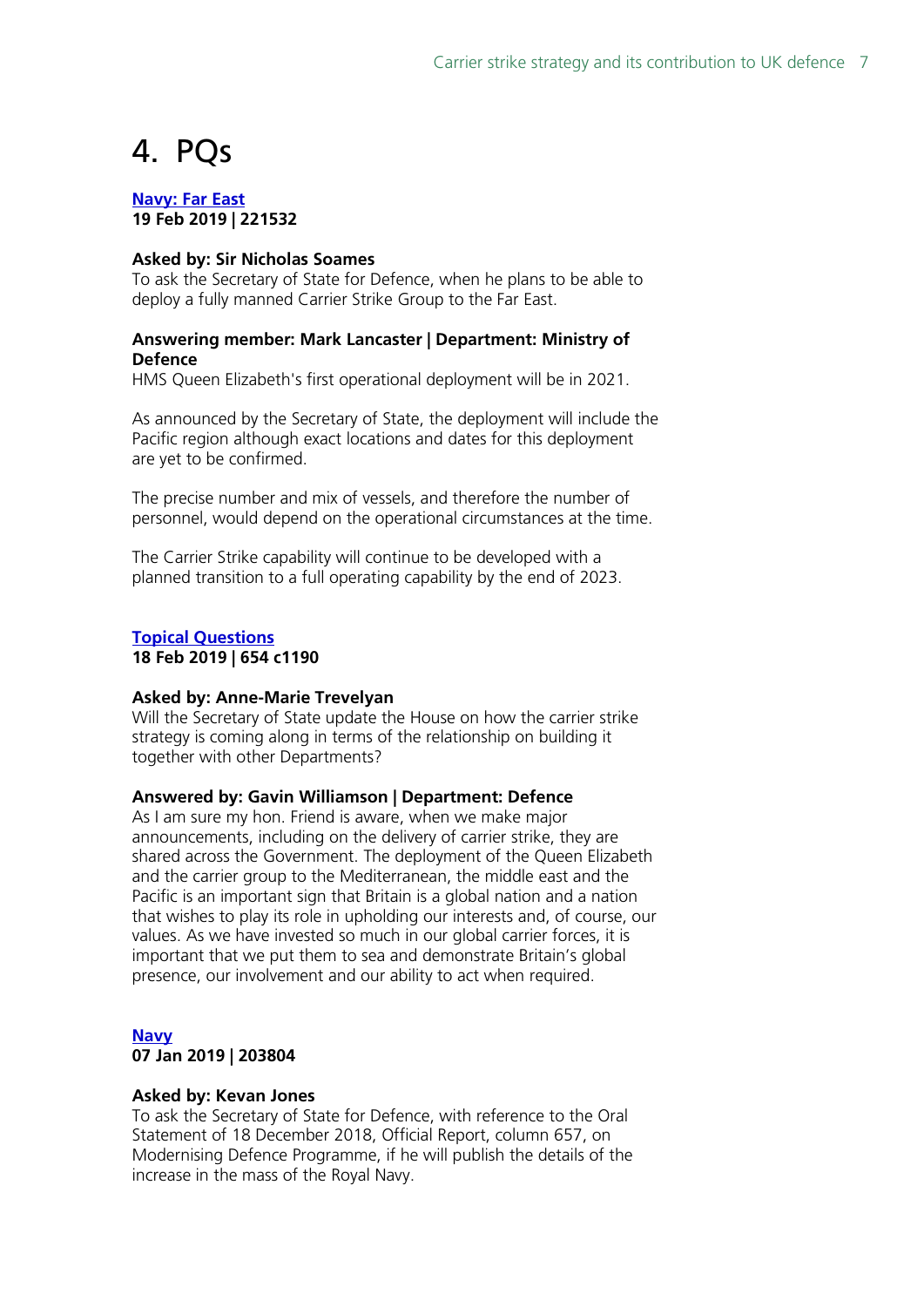### **Answering member: Mark Lancaster | Department: Ministry of Defence**

As set out in the recent report on the Modernising Defence Programme, we are doing well at realising the plans we set out for the Royal Navy as part of Joint Force 2025. New naval capabilities are coming on stream, most notably the first of our new aircraft carriers, HMS Queen Elizabeth, which is making strong progress towards carrier strike initial operating capability.

### **[V-22 Osprey Aircraft](http://www.parliament.uk/written-questions-answers-statements/written-question/lords/2018-12-11/HL12215)**

**18 Dec 2018 | HL12215**

### **Asked by: Lord West of Spithead**

To ask Her Majesty's Government whether the purchase of V-22 Osprey aircraft to enable air to air refuelling and engine replacement for F-35B aircraft has been addressed as part of the Modernising Defence Initiative.

### **Answering member: Earl Howe | Department: Ministry of Defence**

The V-22 Osprey is not part of the current resourced plan to deliver the UK Carrier Strike capability. However, Defence will continue to explore a variety of options to augment the capabilities of the Queen Elizabeth Class carriers in future.

I refer the Noble Lord to the answer I gave him on 7 June 2018 to Question HL 8470.

### **[Aircraft Carriers](http://www.parliament.uk/written-questions-answers-statements/written-question/lords/2018-06-07/HL8469)**

**18 Jun 2018 | HL8469**

### **Asked by: Lord West of Spithead**

To ask Her Majesty's Government what assessment they have made of the minimum number of fighter aircraft needed to ensure new carriers can (1) operate simultaneously with a full air group in an emergency, (2) maintain an operational conversion unit, and (3) ensure an allowance for repair and attrition.

### **Answering member: Earl Howe | Department: Ministry of Defence**

The incremental purchase of F-35B Lightning aircraft is consistent with the introduction to service of our new carriers, as part of a coherent build-up of capability over the lifetime of the Programme. The precise mix of aircraft embarked in the Queen Elizabeth Carrier will be tailored to the type of mission and operational tasking and will grow over time. We plan to buy 138 F-35 Lightning aircraft over the life of the programme.

The Strategic Defence and Security Review 2015 accelerated purchase of our Lightning aircraft and by the end of 2023, alongside the Operational Conversion Unit, we will have two Frontline squadrons available for operations, delivering a carrier strike capability second only to the United States.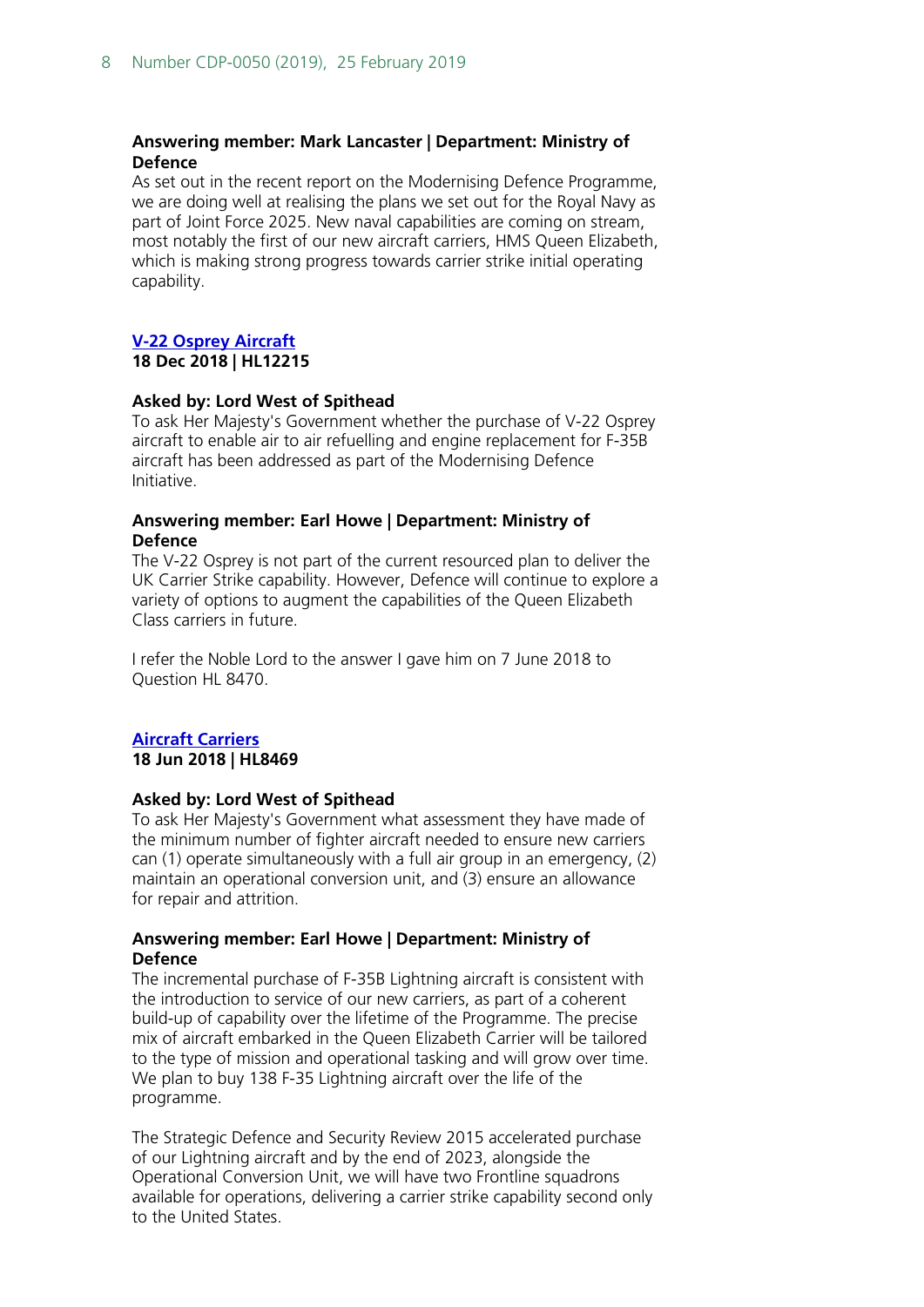### **[HMS Prince of Wales](http://www.parliament.uk/written-questions-answers-statements/written-question/commons/2017-10-11/107125) 20 Oct 2017 | 107125**

#### **Asked by: Luke Pollard**

To ask the Secretary of State for Defence, whether HMS Prince of Wales has been designed to operate in littoral waters.

### **Answering member: Harriett Baldwin | Department: Ministry of Defence**

The Queen Elizabeth Class Aircraft Carriers have been designed to operate as part of a Maritime Task Group in both the Carrier Strike and Littoral Manoeuvre roles, offering a significant basing option for the projection of air and amphibious power.

For operational security reasons, we do not comment on specific capabilities, as this would, or would be likely to, prejudice the capability, effectiveness or security of the Armed Forces.

#### **[HMS Queen Elizabeth](http://www.parliament.uk/written-questions-answers-statements/written-question/commons/2017-09-12/10200) 09 Oct 2017 | 10200**

### **Asked by: Simon Hart**

To ask the Secretary of State for Defence, what jets are being used on HMS Queen Elizabeth until the F-35 comes into service.

### **Answering member: Harriett Baldwin | Department: Ministry of Defence**

HMS QUEEN ELIZABETH is currently undergoing a planned engineering period in Portsmouth, before returning to sea trials; she is not yet a fully operational platform.

The Ministry of Defence has no plans to operate any jet aircraft from HMS QUEEN ELIZABETH other than the F-35B Lightning II, for which the Queen Elizabeth Class carriers have been specifically designed. We have taken delivery of 12 F-35B jets so far, and will have 14 by the end of the year.

We plan to conduct first-of-class flying trials with F-35B in autumn 2018, as part of the programme to deliver an initial Carrier Strike capability by the end of 2020.

### **[HMS Queen Elizabeth](http://www.parliament.uk/written-questions-answers-statements/written-question/commons/2017-03-20/68481) 23 Mar 2017 | 68481**

### **Asked by: Wayne David**

To ask the Secretary of State for Defence, when he plans that HMS Queen Elizabeth will achieve carrier strike capability.

### **Answering member: Harriett Baldwin | Department: Ministry of Defence**

HMS QUEEN ELIZABETH is planned to achieve an initial operating capability for Carrier Strike in December 2020.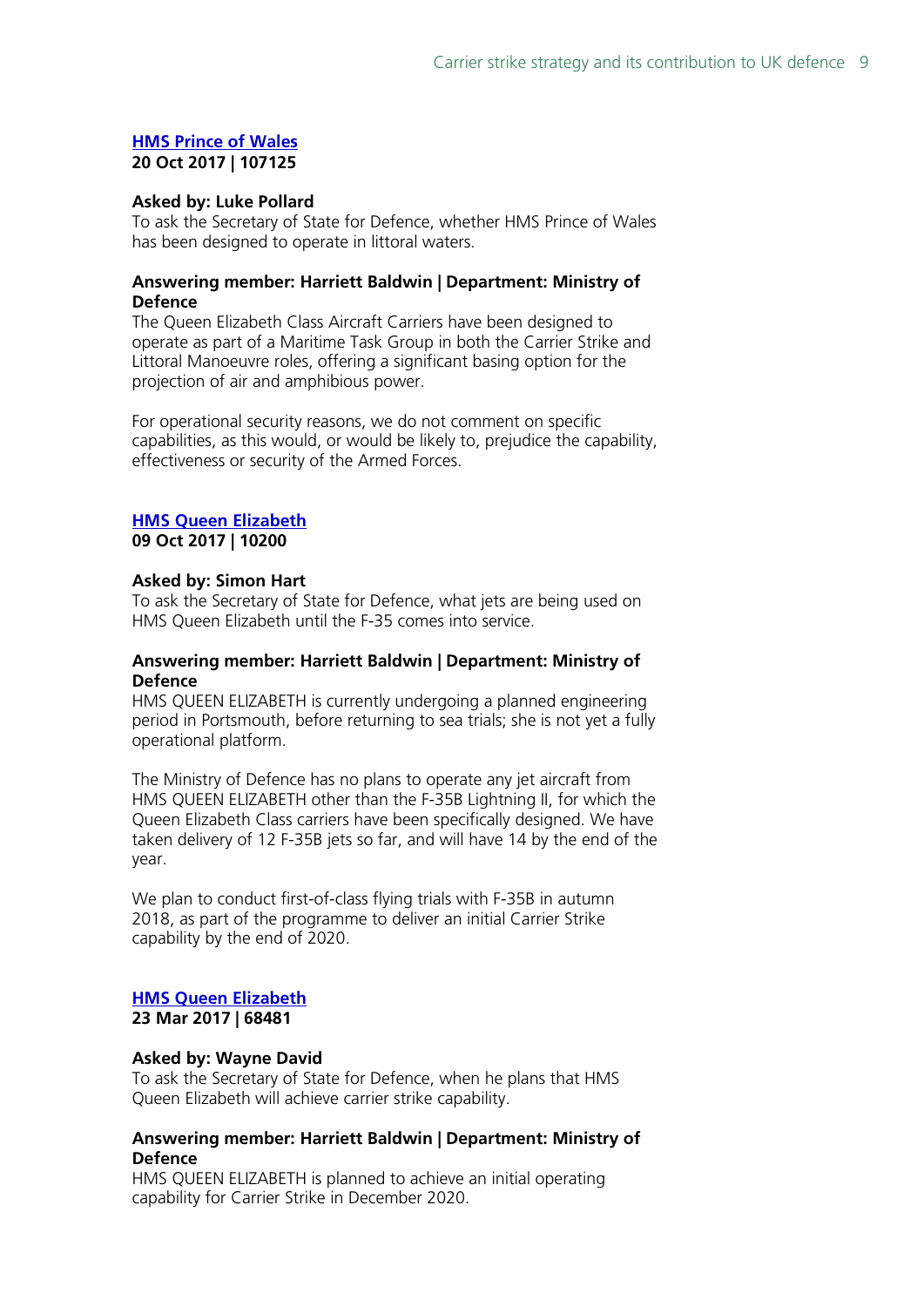### **[Navy: Task Forces](http://www.parliament.uk/written-questions-answers-statements/written-question/commons/2017-01-09/59196) 16 Jan 2017 | 59196**

### **Asked by: Sir Nicholas Soames**

To ask the Secretary of State for Defence, what plans he has for the proposed composition of the Carrier Strike Group; and if he will make a statement.

### **Answering member: Mike Penning | Department: Ministry of Defence**

The Maritime Task Group will be tailored for each task. While the precise number and mix of vessels deployed would be dictated by the prevailing operational circumstances, we could draw from a range of modern and highly capable vessels including the Queen Elizabeth Class aircraft carriers, with embarked F-35B Lightning II and helicopters, surface combatants, submarines and logistic support shipping.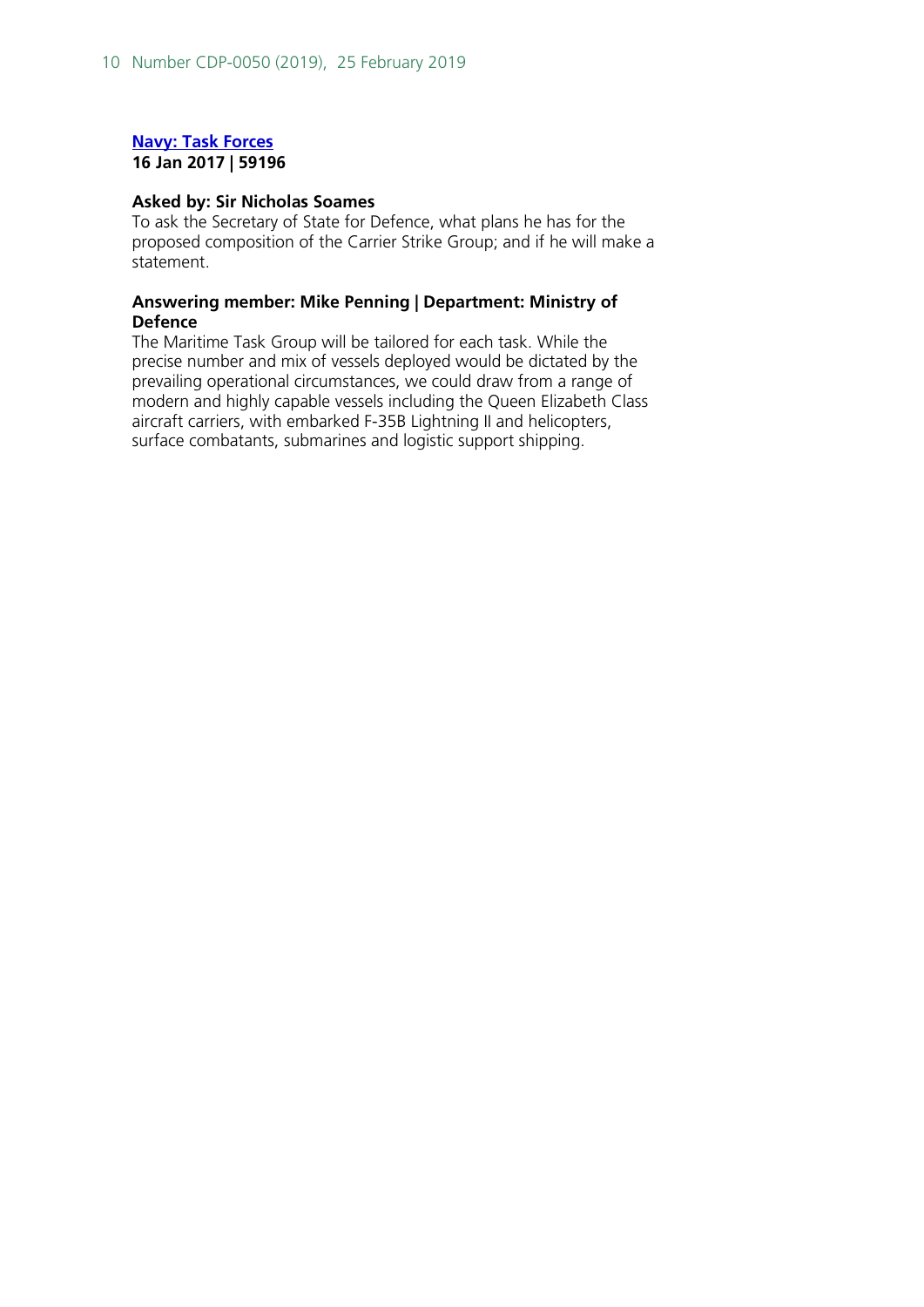## <span id="page-10-0"></span>5. Other Parliamentary material

### <span id="page-10-1"></span>5.1 Debates

### **[Defence Industry and](https://hansard.parliament.uk/pa/cm201719/cmhansrd/cm180711/debtext/180711-0003.htm#9785B1F5-5F19-4AFC-99AA-D2D64B09142F) Shipbuilding 11 Jul 2018 | House of Commons | 644 cc1027-1076**

Sixteenth opposition day debate (part two). Motion that this House recognises the important contribution of the defence industry to the UK. Agreed to on question.

### <span id="page-10-2"></span>5.2 Statements

### **[Defence Industry and Shipbuilding -](http://www.parliament.uk/written-questions-answers-statements/written-statement/Commons/2018-10-15/HCWS999) Response to a Resolution of the House - [11 July 2018](http://www.parliament.uk/written-questions-answers-statements/written-statement/Commons/2018-10-15/HCWS999) 15 Oct 2018 | HCWS999**

### **Stuart Andrew (Under Secretary of State for Defence**

**Procurement):** I would like to thank all hon. and right hon. Members, my predecessor, the hon. Member for Aberconwy, (Guto Bebb) and the Minister for Defence People and Veterans (the Rt Hon Tobias Ellwood) for their contribution to the Opposition Day debate on Defence Industry and Shipbuilding which took place on 11 July 2018. The passionate and constructive comments of Members clearly demonstrated this House's support for shipbuilding.

Naval shipbuilding has a particularly important place in our defence industry. As a maritime nation, our prosperity as well as our security hinges on the strength of our navy.

All Royal Navy warships, by which we mean destroyers, frigates and aircraft carriers, will have a UK-owned design, and will be built and integrated in the UK.

All other naval vessels, including Royal Fleet Auxiliaries, will be procured through international competition to secure the best designs and value for money for the UK taxpayer. This does not mean that other naval vessels cannot be built in the UK, rather, it means the UK shipbuilding industry has an opportunity to put forward internationally competitive and innovative bids. We have actively engaged UK shipyards to take part in the Fleet Solid Support ships competition. It is in the Government's and the taxpayers' interests to have a robust competition and we anticipate receiving strong bids from UK shipyards.

We will continue to work closely with the defence industry to energise this crucial sector of our economy to achieve our strategic aim – to have a modern, innovative, internationally competitive sector capable of meeting the country's defence and security needs, both now and in the future.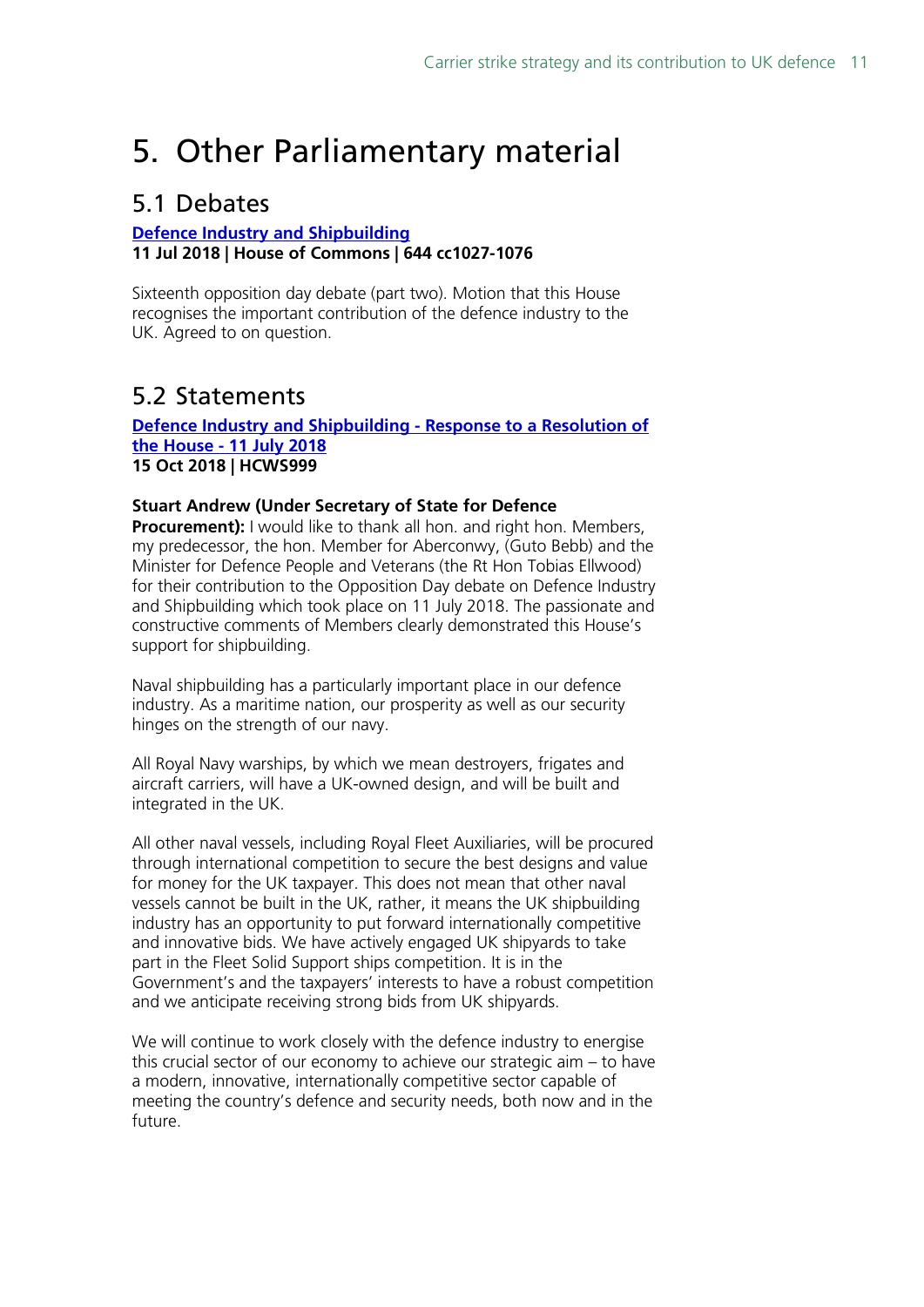### <span id="page-11-0"></span>5.3 Early Day Motions

### **[HMS QUEEN ELIZABETH AND BRITISH SHIPBUILDING](http://www.parliament.uk/edm/2017-19/99) EDM 99 (session 2017-19) 29 June 2017 Paul Sweeney**

That this House offers its congratulations to the Aircraft Carrier Alliance on the successful commencement of the sea trials of the Royal Navy's future flagship, HMS Queen Elizabeth; notes that the two Queen Elizabeth class aircraft carriers, at 65,000 tonnes displacement and 920 feet in length, the largest and most complex naval ship ever built in the UK, represent a world-leading superlative of British industrial capability and form the culmination of a combined effort of 8,000 shipyard workers around the UK, including Govan, Scotstoun and Portsmouth, Rosyth and Appledore in Devon, Tyneside and Birkenhead; further notes the critical role of an extensive supply chain comprising hundreds of companies and 3,000 people based around the UK that provide many of the component parts and materials used to construct both aircraft carriers, including engines and steel; is committed to the continued promotion of a thriving naval and commercial shipbuilding industry in the UK; and will consider a robust National Shipbuilding Strategy that should be comprehensive and effective enough to sustain the positive industrial legacy of the Queen Elizabeth programme for British shipbuilding for decades to come.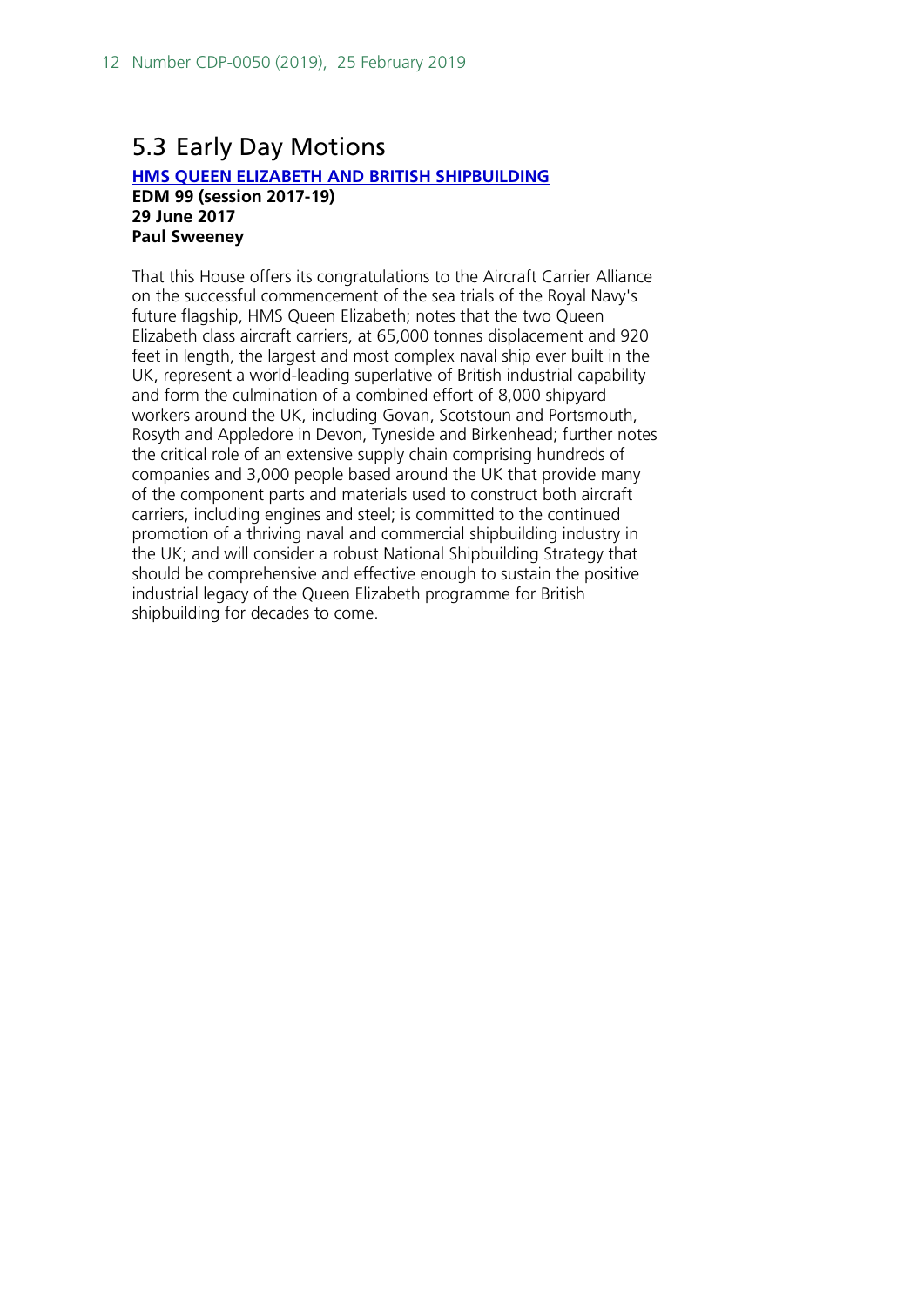## <span id="page-12-0"></span>6. Further reading

### **[Government response to the Fourteenth Report of Session 2017-](https://www.parliament.uk/documents/commons-committees/public-accounts/Cm-9596-Treasury-Minutes-march-2018.pdf#page=21)**

**[19](https://www.parliament.uk/documents/commons-committees/public-accounts/Cm-9596-Treasury-Minutes-march-2018.pdf#page=21)**, Delivering Carrier Strike, Ministry of Defence, Cm 9596, March 2018

**[Delivering Carrier Strike](https://publications.parliament.uk/pa/cm201719/cmselect/cmpubacc/394/394.pdf)**, Fourteenth Report of Session 2017–19, Committee of Public Accounts, HC 394, 19 January 2018

**[Delivering Carrier Strike](https://www.nao.org.uk/wp-content/uploads/2017/03/Delivering-Carrier-Strike.pdf)**, National Audit Office, HC 1057, 16 March 2017